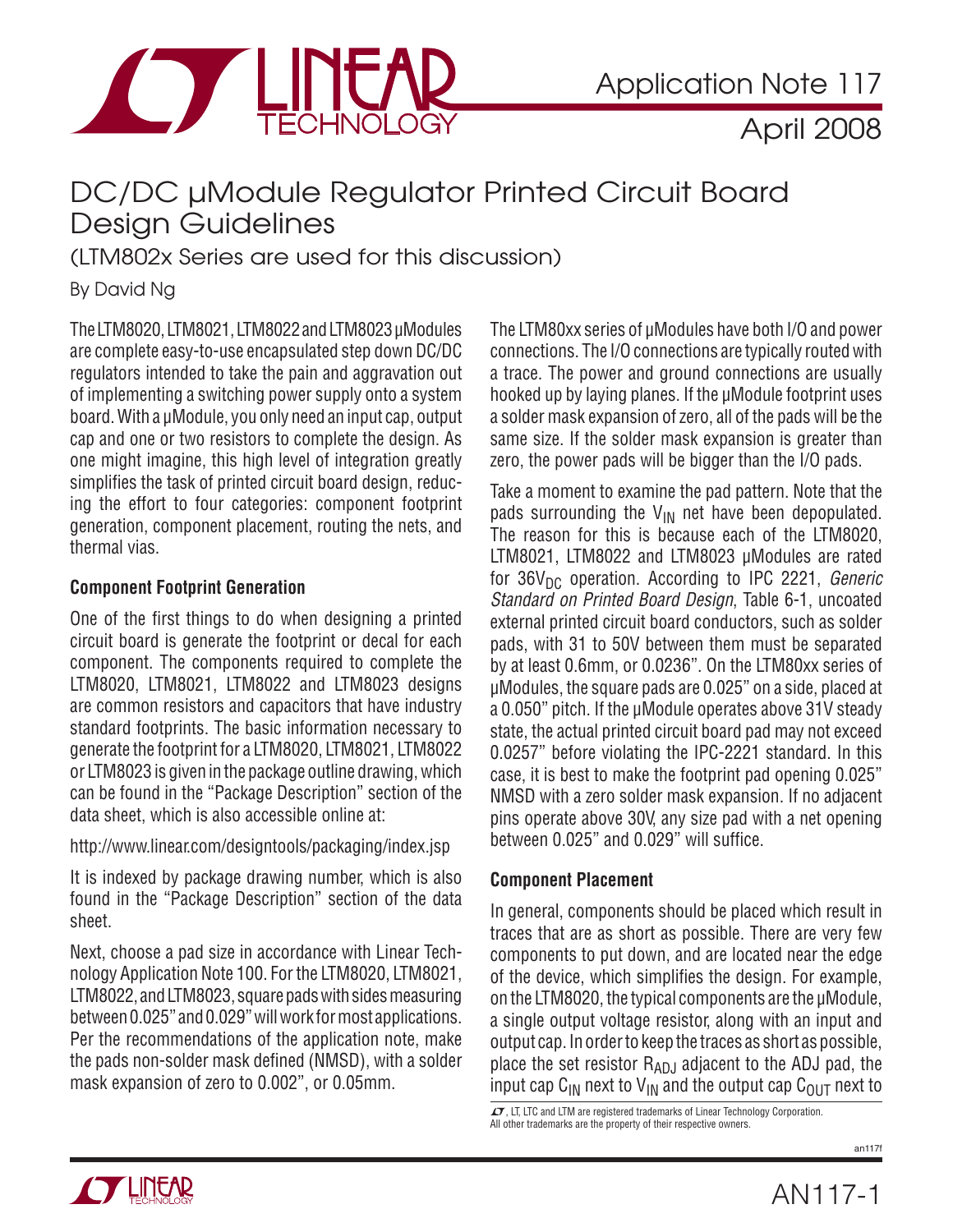$V_{OIII}$ . An example of this is shown in Figure 1.



**Figure 1. LTM8020 Example Component Placement**

In the case of the LTM8022 and LTM8023, there are two caps and two resistors. The component placement guidelines are very similar to those for the LTM8020. Place the set resistor  $R_{AD,I}$  adjacent to the ADJ pad, the input cap  $C_{IN}$  next to  $V_{IN}$  and the output cap  $C_{OIII}$  next to  $V_{OIII}$ . The remaining part,  $R_{\overline{L}}$ , needs to be placed as close as possible to the μModule  $R_T$  pad. This is shown in Figure 2.



**Figure 2. LTM8023 Example Component Placement**

It is also possible to place the  $C_{OUT}$  capacitor in an alternate position, where the GND connection is not so close to that of  $C_{\text{IN}}$ . In most applications, the location of  $C_{\text{OUT}}$  relative to  $C_{IN}$  is not critical. In circuits where it is important to

keep output noise to a minimum, it is better to place  $C_{\text{OUT}}$ as shown in Figure 3, where the GND connection of  $C_{OUT}$ is farther away from that of  $C_{IN}$ . There are large current pulses flowing through  $C_{IN}$ , so moving the  $C_{OUT}$  GND connection away from that of  $C_{IN}$  will reduce the coupling between the two capacitors.



Figure 3. Moving the C<sub>OUT</sub> Capacitor Away from C<sub>IN</sub> **Can Reduce Output Noise**

### **Routing Nets**

With the low number of components, and the components placed so that the traces are as short as possible, the job of routing nets is pretty straightforward. The task of routing nets breaks down into routing traces and laying planes.

Traces are used to rout the low current nets. For the LTM8023 example above, traces are used for everything except the  $V_{IN}$ ,  $V_{OUT}$  and GND nets. The  $R_T$  and ADJ simply connect to the  $R_T$  and  $R_{ADJ}$  resistors. The BIAS and RUN/SS connections depend upon the specific design. The LTM8022 and LTM8023 pad patterns are designed with the layout in mind. In most applications, BIAS is connected to either  $V_{AUX}$  or  $V_{IN}$ , so BIAS is conveniently located for easy access to  $V_{AUX}$  or  $V_{IN}$ . Furthermore, for those cases where a connection to external voltage source is necessary, the BIAS pad is located adjacent to an edge row, allowing easy access to external circuitry.

The RUN/SS pad is either connected to  $V_{IN}$  or an external

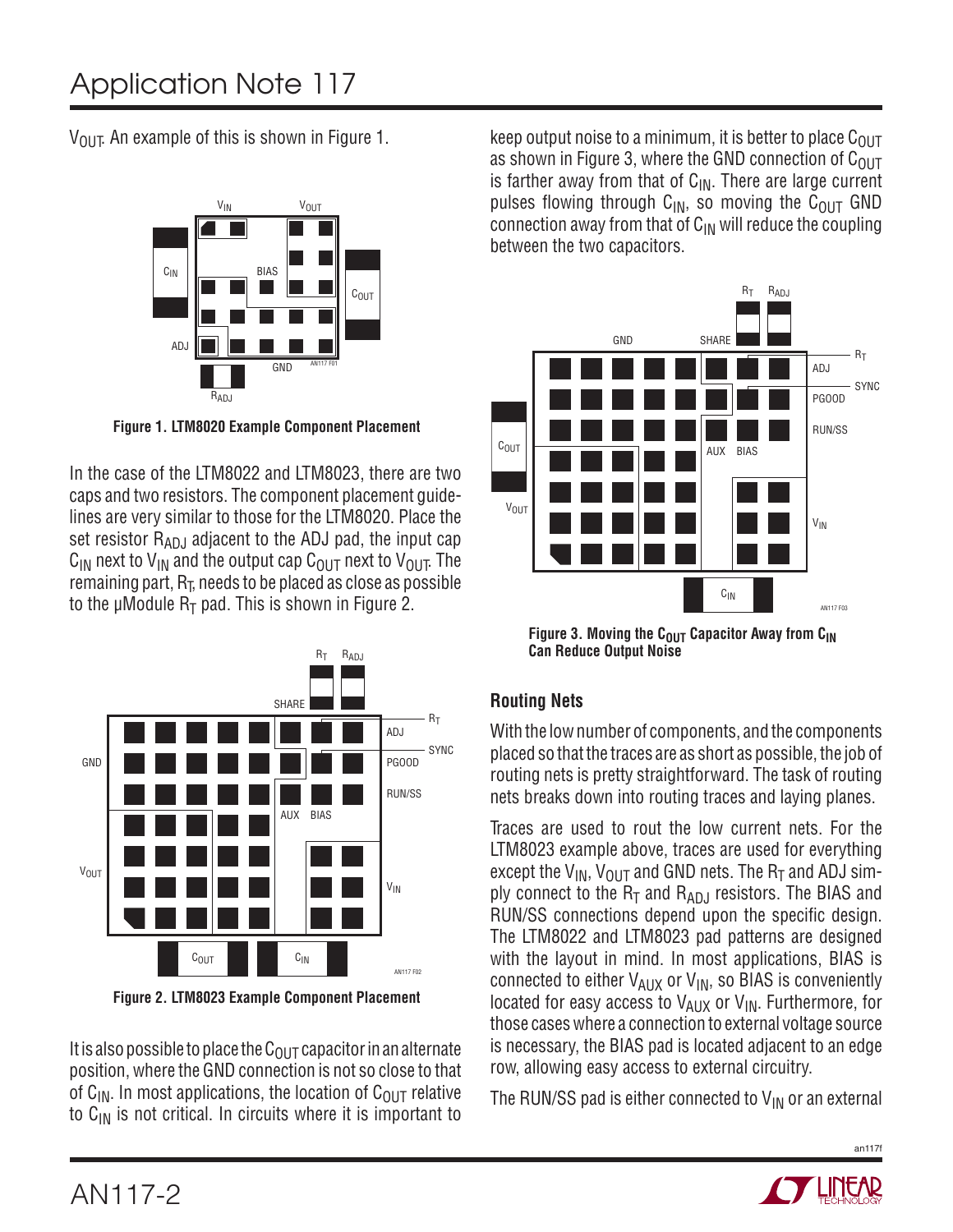# Application Note 117

signal source, so it is located next to the  $V_{IN}$  pads on an outer row. Figure 4 shows an example of the LTM8023 where BIAS is connected to V<sub>AUX</sub> and RUN/SS is connected to  $V_{IN}$ , and the R<sub>T</sub> and ADJ connections. The traces are shown in gray. The remaining I/O pins, SHARE, SYNC and PG, are also easily accessed.



**Figure 4. The Placement of the I/O Pins Makes Them Easy to Route.**

Next, place the power and ground plane, which should be as wide as possible for good thermal and EMI performance. As shown in Figure 5, these planes, shown in gray, should together fill nearly all of the remaining copper area underneath the μModule. In the example of Figure 5, there is a wide gap between the  $V_{IN}$  and other planes, which applies for greater than 30V input voltages.

### **Thermal and Electrical Interconnect Vias**

The last task is to place thermal and electrical interconnect vias. The LTM8020, LTM8021, LTM8022 and LTM8023 μModules use the printed circuit board to spread the power dissipated within the product, so it is important to place vias underneath and around the μModule to distribute heat throughout the layers of printed circuit board. In general, a printed circuit board will have several ground planes, so adding vias should be easily accomplished. If the  $V_{OUT}$ 



**Figure 5. Suggested Power and Ground Planes for LTM8023.**  Note the Wide Gap that Separates the High Voltage V<sub>IN</sub> net From **Other Nets, in Compliance with IPC-2221**

and  $V_{IN}$  nets are carried on multiple layers, vias should be added to them, as well.

Most printed circuit board designs consider planes to be both electrically and thermally equipotential. That is, the voltage gradient across the plane is assumed to be an ideal zero volts, and that the thermal resistance from a point to any other point is negligible. This is not actually true, especially from the thermal perspective, but using vias is a simple and inexpensive way of achieving a design whose performance approaches this ideal.

Figure 6 shows a layout example with interconnect vias on the  $V_{IN}$ ,  $V_{OUT}$  and GND planes. The vias are all the same size, with a 0.010" drill hole and 0.015" outer diameter. This sized via fits easily between pads of the same net, and has a good current carrying capability. With careful placement, vias with a 0.035" outer diameter may be used without overlapping adjacent pads.

Vias act as very good electrical conductors to interior planes and serve as heat pipes to allow the printed circuit board to act as the heatsink. For the best performance and reliability, the μModule should be operated as cool as possible, so one might conclude that the best design